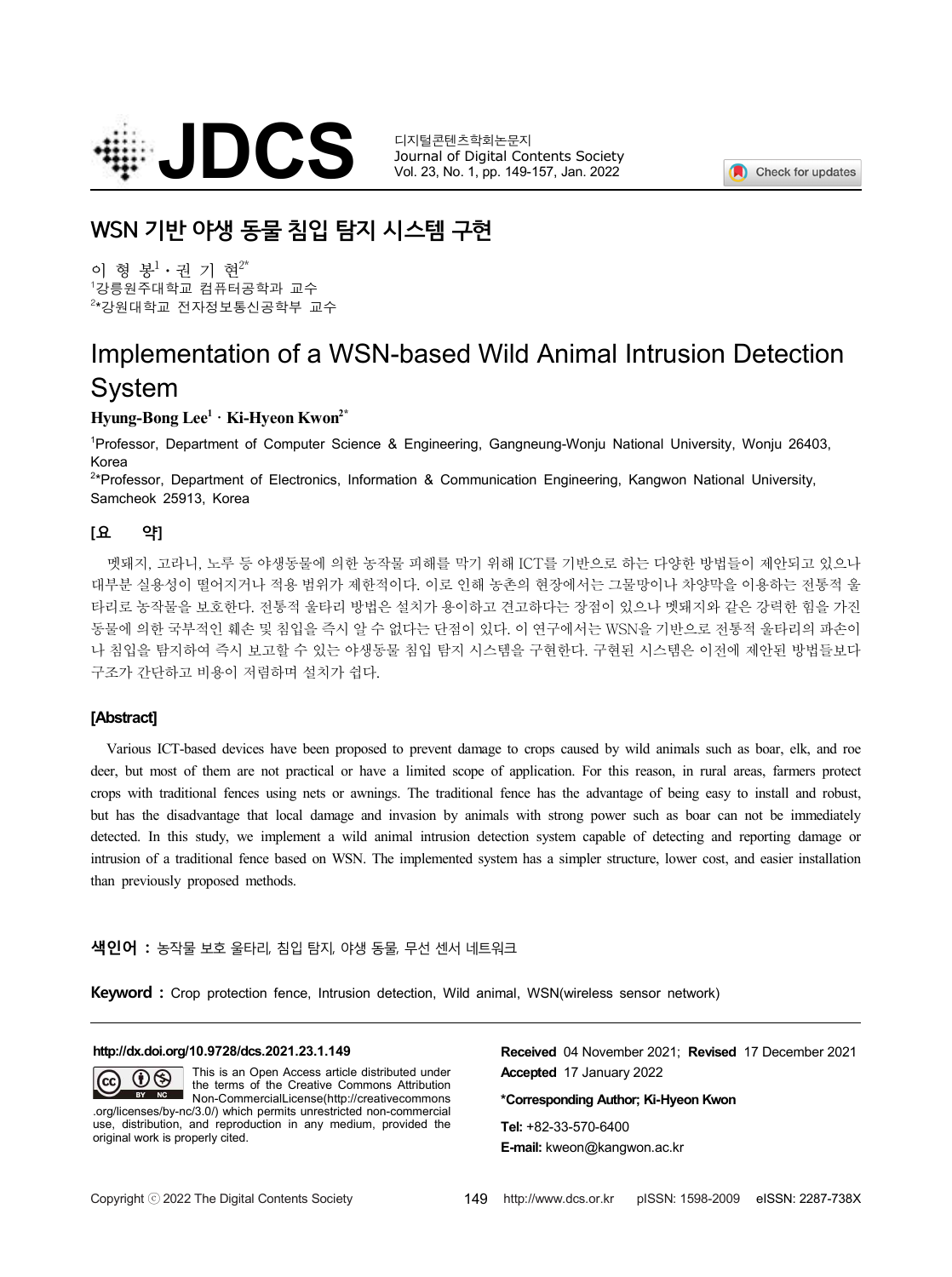## **Ⅰ. 서 론**

최근 인간의 개발 범위 확대로 인한 산지 등 서식처를 잃은 야생동물들이 농지에 접근하여 농작물을 해치는 사례가 급격 하게 증가하고 있다는 연구 보고들이 많다[1, 2]. 이들 연구 에 의하면 멧돼지, 고라니 등이 서식처 주변 주민들에게 매년 100억 이상의 농작물 피해를 주고 있다. 유해 야생동물 중에 서도 멧돼지에 의한 피해가 가장 심하여, 농민들은 수입 감소 를 무릅쓰고 재배 작물을 아예 멧돼지가 싫어하는 종류로 변 경하기도 한다[3]. 특히 멧돼지의 경우 서식지 감소와는 다르 게 그 개체 수가 크게 증가하는 추세이다. 이와 같은 야생동 물에 의한 피해를 줄이거나 예방하기 방법으로 포획에 의한 개체 수 조절, 농작물 보호 울타리 설치, 동물별 기피제 살포,<br>서식처 먹이 주기 등의 활동이 이루어지고 있으나 그 효과가 제한적이라는 상황에 처해 있다.

ASF(african swine fever: 아프리카 돼지 열병) 바이러스 에 감염된 DMZ 서식 멧돼지는 농작물 피해보다는 그 규모를 비교할 수 없을 만큼 소나 돼지 사육장에 치명적인 피해를 준 다. 이를 예방하기 위해 ASF 바이러스에 감염된 멧돼지 사체 가 발견된 지역의 사육장 근처에는 2중 3중의 울타리를 설치 하거나 긴급 수렵을 허용한다[4]. 또한 DMZ 멧돼지의 남하 를 감지하기 위해 드론을 활용하기도 한다[5].

현재 농촌에서 이루어지는 유해 야생동물 차단 방법은 대 부분 그물망이나 차양막을 사용하여 설치하는 전통적인 울타 리인데, 편리성과 효과 제고를 위해 다양한 ICT를 적용한 방 법들이 제안되어 있다. 그러나 이러한 제안된 방법들이 안정 성, 운영성, 관리성, 비용 등의 측면에서 만족스럽지 않아 실 제 활용되는 경우는 많지 않다[6]. 이 논문에서는 농촌의 전 통적인 울타리를 보조하여 강력한 힘을 가진 멧돼지 등에 의 한 울타리의 파손이나 침입을 실시간으로 탐지하여 보고할 수 있는 WSN 기반 유해 동물 탐지 시스템을 제안하고 구현 한다. 제안 시스템은 일렬로 배치된 여러 개의 센서 노드들을 선형 라우팅 경로로 연결하여, 별도의 특별한 센서 대신 울타 리 사이를 연결하는 도선의 단락 체크로 침입을 간단하게 탐 지할 수 있다.

이 논문은 2장의 관련 연구, 3장의 시스템 구현, 4장의 시 스템 평가, 그리고 5장의 결론으로 구성된다.

## **Ⅱ. 야생동물 차단 방법 관련 연구**

유해 야생동물 차단 방법은 크게 전통적인 방법과 ICT를 기반으로 하는 새로운 방법 등 두 가지로 나눌 수 있다.

#### **2-1 전통적인 차단 방법**

멧돼지, 고라니, 노루 등 비교적 몸집이 큰 야생동물로부터 농작물을 보호하기 위한 가장 일반적이고 전통적인 방법은

그림 1과 같이 그물망이나 차양막을 이용하는 울타리이다. 그 물망은 일반 농가에서 노루망이라 부르기도 한다. ASF 바이 러스에 감염된 DMZ의 멧돼지 남하를 차단하기 위해서는 그 림 2와 같이 철제망, 일명 염소망으로 울타리를 설치한다. 이 러한 전통적인 방법은 설치 과정이 어렵지 않고, 일단 설치되 면 비교적 광범위한 영역을 보호할 수 있으며, 운영 및 관리 상 기술적 어려움이 적다는 장점이 있다. 그러나, 야생동물의 국부적인 공격에 의해 부분적으로 구멍이 나거나 망가졌을 때 그 사실을 즉시 알 수 없다는 단점이 있다. 그 밖에 그림 2 의 전기 울타리를 설치하는 경우도 있으나 사람의 감전 사고 나 화재 위험성이 커 그 활용 빈도가 극히 낮다[7].



그림 1. 일반적인 야생동물 차단 울타리 **Fig. 1.** Common Wild Animal Barrier Fence



그림 2. 야생동물 차단용 전기 울타리 **Fig. 2.** Electric Fence for Wild Animal Barrier

#### **2-2 ICT 기반 탐지 및 차단**

무선 통신, 인공지능 등 ICT의 발전에 힘입어 그 기술을 농작물 보호에 적용하려는 시도들이 이루어지고 있다. 연구 [8]은 스프링 구조의 발판 형태로 구성된 리미터 스위치를 이용하여 야생동물이 스위치를 밟았을 때 발생하는 인터럽트 를 침입 탐지 신호로 삼아 해당 id를 ZigBee 등을 이용하여 서버로 전송하면, 서버에서 가장 가까운 위치의 LED 램프나 스피커와 통신하여 동작하도록 한다. 이 시스템의 단점은 탐 지 영역이 리미터 스위치가 설치된 곳으로만 한정되고, 통신 방식이 수 백m 이상의 원거리 환경에는 적합하지 않다는 점 이다. 연구 [9]는 자신의 위치를 알리는 비콘에 가속도 센서 를 부착하여 주변에서 움직임이 감지될 경우 이를 야생동물 의 침입 신호로 삼아 그 사실을 알리도록 한다. 이 연구는 사 용 장치가 간단하고 설치가 용이하다는 장점이 있는 반면에 탐지된 움직임이 동물에 의한 것인지 바람 등 자연현상에 의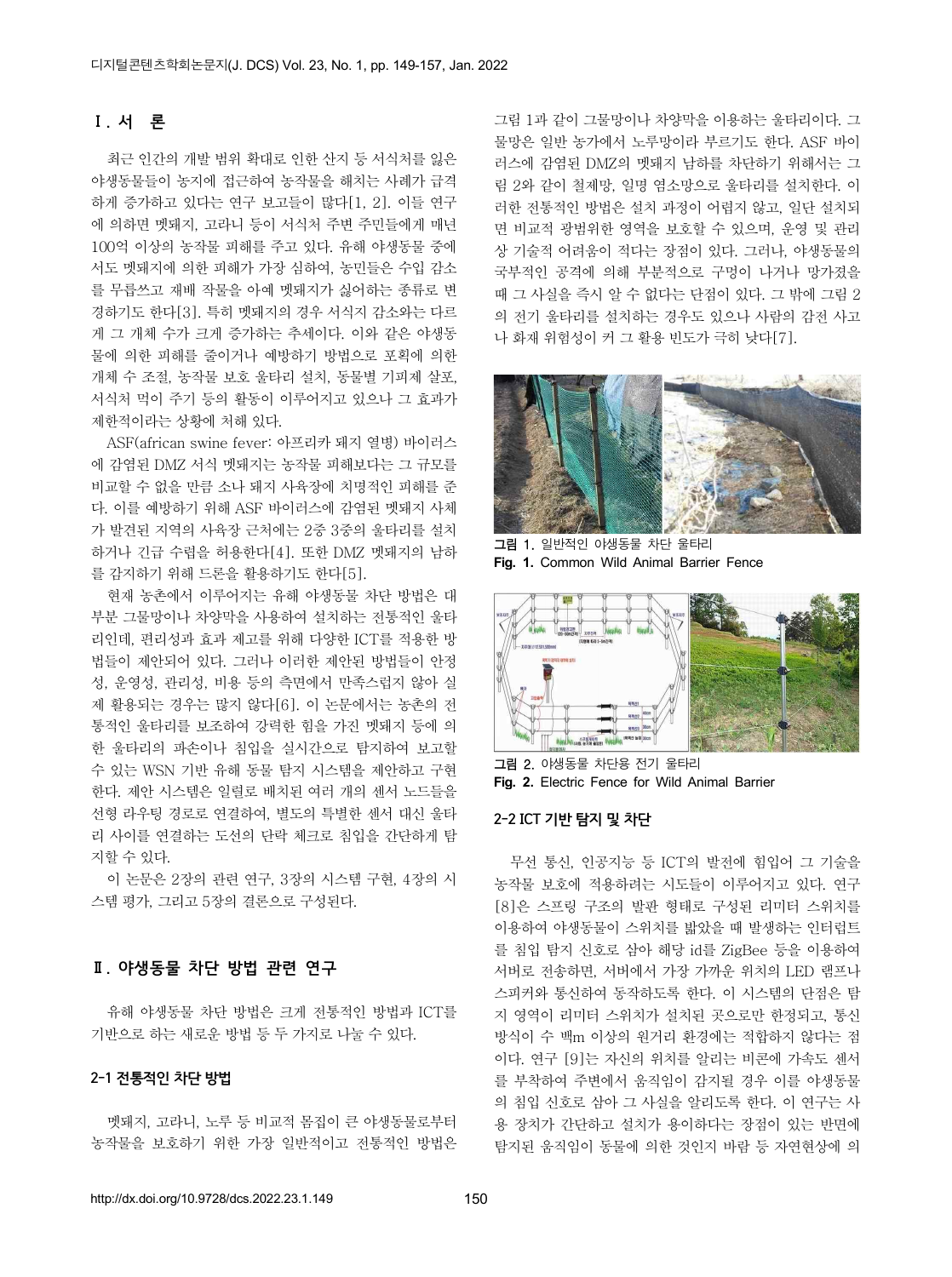한 것인지에 대한 식별이 곤란하여 오류 보고 빈도가 높고,<br>탐지 대상 영역이 넓은 경우 2차적인 통신 선로 구비가 필요 하다는 단점이 있다.

연구 [6]과 [10]은 객체의 종류와 위치를 추측하는 YOLO(You Only Look Once) 알고리즘을 이용하여 웹캠으 로 캡처한 이미지 내에 야생동물이 존재하는가를 인공 지능 기법으로 판별하여 침입을 탐지한다. 이 연구는 최신 기술의 적용을 시도했다는 점에서 의의가 있으나, 이미지를 위한 대 용량 전송 통신 및 이미지 처리를 위한 서버급 컴퓨터가 필요 하고, 분석 결과의 오류 확률이 있으며, 웹캠의 시야를 벗어난 영역은 탐지할 수 없다는 단점이 있다. 연구 [11]은 특별히 사람에 의한 도난과 야생동물의 침입을 구별하기 위해 마그네 틱 센서, 위치 변위 센서, 리미트 센서를 곳곳에 설치하여 세 가지 센서에 의한 탐지 패턴을 분석하는 방안을 제안하였다.

## **Ⅲ. WSN 기반 경량 야생동물 침입 탐지 시스템**

#### **3-1 제안 시스템 개관**

이 연구에서 제안하는 시스템은 그림 1의 전통적인 울타리 를 다음과 같이 보조하여 단점을 보완하는 데 주안점을 둔다.

- ∘ 그림 3과 같이 울타리의 옆면을 따라 노끈이나 고추 끈 등 얇은 로프를 연결하여 설치한다.
- ∘ 안정적인 무선 통신 가능 거리마다 단락 체크를 위한 지 주를 세우고, 이곳에 무선 통신 센서 노드를 배치한다.
- ∘ 멧돼지 등의 강력한 힘에 의해 울타리가 밀려 파손되는 순간 로프에 연결된 지주가 기울어 센서 노드와 연결된 센싱 케이블이 단선되도록 한다.
- ∘ 센싱 케이블의 단선을 인지한 센서 노드는 현재 위치를 의미하는 id를 싱크 노드로 전송한다.

제안 시스템의 구현 모듈은 효과적인 무선 통신 방법과 단 선 체크 방법 등 크게 두 가지로 요약할 수 있다. 게이트웨이 나 모니터링 UI 등은 일반화되어 있으므로 이 연구에서는 다 루지 않는다.



그림 3. 제안 시스템 개관도 **Fig. 3.** Overview of the Proposed System

구현 시스템의 하드웨어로는 그림 4와 같이 ATmega 2560 MCU[12]의 패키지(이하 MCU)에 CC1100 RF 트랜 시버[13] 패키지를 탑재한 프로토타입 센서 노드를 사용한 다. 센서 노드의 사양은 표 1과 같고, CC1100의 주요 인터페 이스 핀에 대한 MCU 핀 연결 및 핀 기능은 그림 5와 같다. peripheral interface) 표준으로 통신한다. 즉, 마스터 MCU 는 슬레이브 CC1100에 대하여 SPI 통신으로 명령어를 보내 고 응답을 받는다. SPI 통신은 마스터와 슬레이브 사이에서 8 비트 단위의 환형 맞교환으로 진행되므로, 특정 명령어에 대 한 응답을 받기 위해서는 두 번의 통신이 필요하다. CC1100 은 1차 명령어에 대하여 내부 상태를 돌려주도록 약속되어 있 고, MCU는 설정에 따라 1 바이트 전송이 완료되었을 때마다 인터럽트 플래그를 표시해준다. 그림 6에 AVRStudio 4.19 개발 환경에서 구현된 MCU의 CC1100 접근을 위한 기본 프 로시저 뼈대를 보였고(이하 모든 프로시저의 구현 환경 동일) 이때 매개 변수 addr은 CC1100의 내부 레지스터 번호나 버 퍼의 위치를 지시한다.

표 1. 센서 노드 사양 **Table 1.** Specifications of the Sensor Node

|                                              | <b>Items</b> | Specifications                     |  |
|----------------------------------------------|--------------|------------------------------------|--|
| <b>MCU</b>                                   | CPU          | ATmega2560(7.3728 MHz, 30PPM)      |  |
|                                              | Flash        | 256KB                              |  |
|                                              | <b>SRAM</b>  | 8KB                                |  |
|                                              | Energy Cons. | active:8mA, sleep:15uA             |  |
|                                              | Ext. Memory  | 128KB                              |  |
| <b>RF</b>                                    | Model        | CC1100(800~928MHz, 500Kbps)        |  |
| 1/4 mono pole<br>Antenna type<br>Transceiver |              |                                    |  |
|                                              | Power        | 2 AA type lithium batteries (3.6V) |  |



그림 4. 센서 노드 모습 **Fig. 4.** Photo of the Sensor Node



그림 5. CC1100 RF 트랜시버의 노출 핀

**Fig. 5.** Exposed Pin of CC1100 RF Transceiver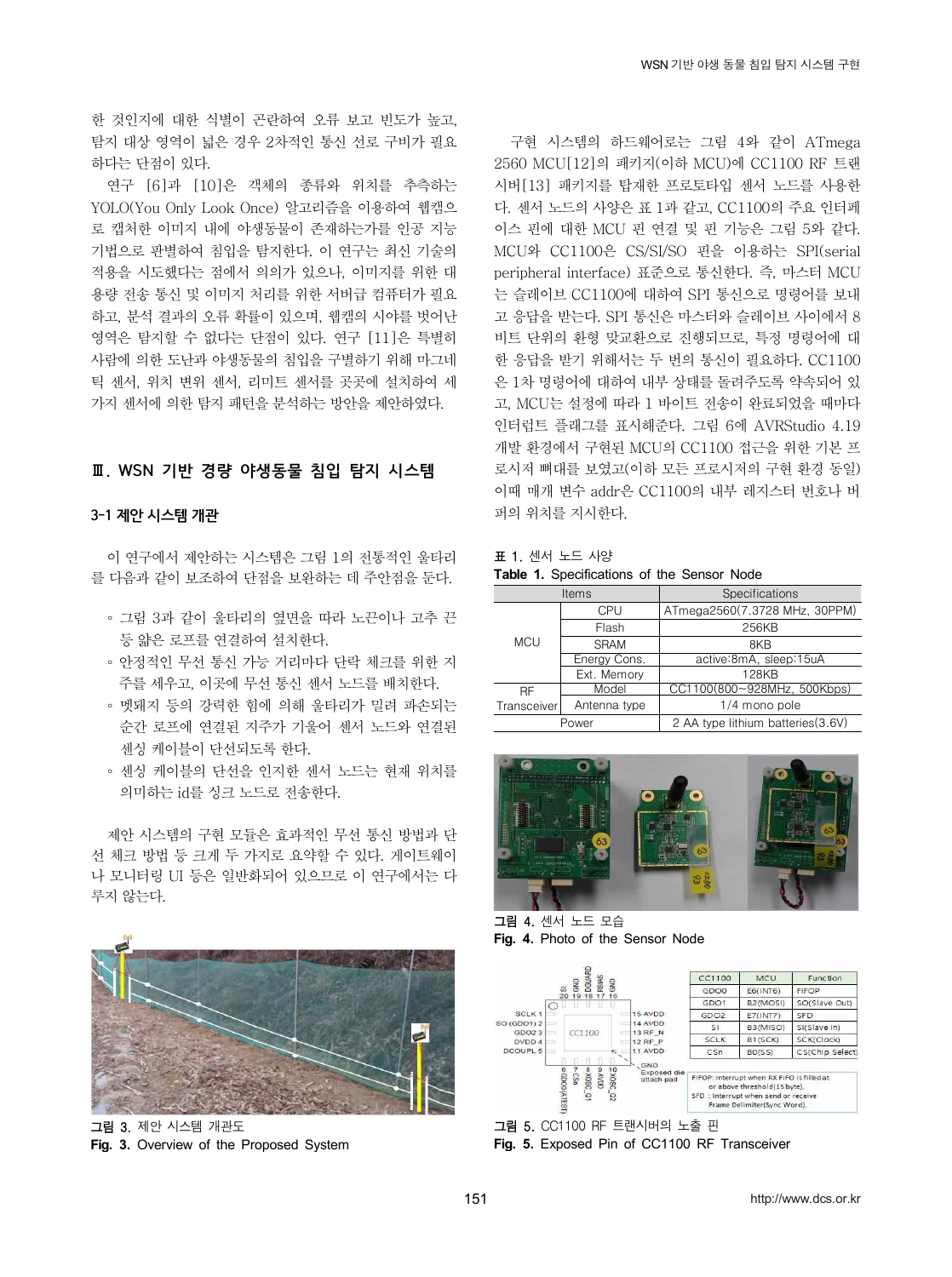```
uint8_t rf_cmd(uint8_t cmd) {
    outp(cmd, SPDR) // send command to SPI
    while (!(SPSR & SPIF)); // wait for interrupt flag
    return(inp(SPDR)); // return response byte
}
uint8_t rf_read(uint8_t addr) { // read 1 byte 
     uint8_t data; 
     cbi(PORTB, 0); // set CS to low(start SPI)
    rf cmd without cs((addr | CC1100 R SINGLE));
    data = rf cmd (0); // send dummy to get data
     sbi(PORTB, 0); // set CS to high(stop SPI)
     return(data);
                        // read many bytes
uint8_t rf_read_burst(uint8_t addr, 
                        uint8_t buf[], uint8_t count) { 
     cbi(PORTB, 0); // set CS to low(start SPI)
    rf_cmd((addr | CC1100_R_BURST));
    for (i = 0 i < count; i+1)
      buf[i] = rf_{cmd}(0);// send dummy to get data
     sbi(PORTB, 0); // set CS to high(stop SPI)
     return(SUCCESS);
} // write 1 byte 
uint8_t rf_write(uint8_t addr, uint8_t data) { 
     cbi(PORTB, 0); // set CS to low(start SPI)
     rf_cmd((addr | CC1100_W_SINGLE));
     rf_cmd(data); // send data
     sbi(PORTB, 0); // set CS to high(stop SPI)
     return(data);
                        } // write many bytes
uint8_t rf_write_burst(uint8_t addr,
                       uint8 t buf[], uint8 t count) {
     cbi(PORTB, 0); // set CS to low(start SPI)
     rf_cmd((addr | CC1100_W_BURST));
    for (i = 0 i < count; i+1)
      rf cmd(buf[i]); // send data
     sbi(PORTB, 0); // set CS to high(stop SPI)
     return(SUCCESS);
}
uint8 t rf status() { \frac{1}{2} // get CC1100 status
     cbi(PORTB, 0); // set CS to low(start SPI)
     status = rf_cmd(CC1100_SNOP);
     sbi(PORTB, 0); // set CS to high(stop SPI)
     return(status);
}
그림 6. CC1100 접근을 위한 기본 프로시저
```
**Fig. 6.** Primitive Procedure to Access CC1100

### **3-2 RF 프레임 송·수신**

MCU가 프레임을 송신하기 위해서는 SPI 통신으로 그림 7 의 MCU 프레임 포맷 부분을 CC1100의 TX 버퍼에 채운 후,<br>송신 명령어를 보낸다. 이때, CC1100의 상태는 수신 혹은 유 휴 상태여야 하고, CCA(clear channel assessment)가 성공 하면 그림 7의 RF 패킷 송신이 시작된다. 그림 8에 MCU의 패킷 송신 프로시저를 보였다. 프레임의 수신은 CC1100이 RF 패킷을 수신하여 RX 버퍼에 임계치 이상 채우고 그림 9 의 FIFOP 인터럽트인 INT6으로 MCU에게 알리면, MCU가 인터럽트 핸들러에서 SPI 통신으로 읽어옴으로써 이루어진 다. 그림 9에 MCU 프레임을 수신하는 프로시저를 보였는데,<br>읽기 언더플로우가 발생하지 않도록 구현하였고, RX 버퍼의 마지막 두 바이트는 RSSI와 LQI이다.



그림 7. CC1100 패킷 포맷

**Fig. 7.** Packet Format of CC1100

```
uint8_t rf_tx_frame(uint8_t frame[]) {
   uint8 t status;
   rf write_burst(CC1100_TXFIFO, frame, frame[0] +1);
    cbi(PORTB, 0); // set CS to low(start SPI)
   status = rf cmd(CC1100 STX); // TX if CCA
    sbi(PORTB, 0); // set CS to high(stop SPI)
    return(status);
}
```
그림 8 MCU 프레임 송신 프로시저 **Fig. 8.** MCU Frame Transmit Procedure

```
ISR(INT_6_vect) {
   G_r x_l = r f_r x_f r ame(G_r x_f r ame);
   G_event |= EVENT_FIFOP;
}
uint8 t rf rx frame(uint8 t frame[]) {
   uint8_t framele, clen;
    cbi(PORTB, 0); // set CS to low(start SPI)
   clen = rf\_cmd(CC1100_RXF | CC1100_R_BURST);
    clen &= 0x0f; // current len of RX FIFO
   framelen = frame[0] = rf cmd(0);
   for (clen--, len = 0; ;) {
       for (i=0; i < clen-2 && len < framelen; i++)
          frame[++len] = rf cmd(0); if (len == framelen) break;
        sbi(PORTB, 0); // stop read burst mode
        cbi(PORTB, 0); // start again SPI
       clen = rf cmd(CC1100 RXFIFO | CC1100 R BURST);
        clen &= 0x0f; // current len of RX FIFO 
 }
   frame[++len] = rf\_cmd(0); // RSSIframe[++len] = rf\_cmd(0); // LQI sbi(PORTB, 0); // stop burst read mode
    cbi(PORTB, 0); // start again SPI
   rf cmd(CC1100 SFRX); // flush RX FIFO
   rf cmd(CC1100 RX); // set RX enable
    return(framelen);
}
```
그림 9 MCU 프레임 수신 프로시저 **Fig. 9.** MCU Frame Receive Procedure

**3-3 무선 통신 프로토콜**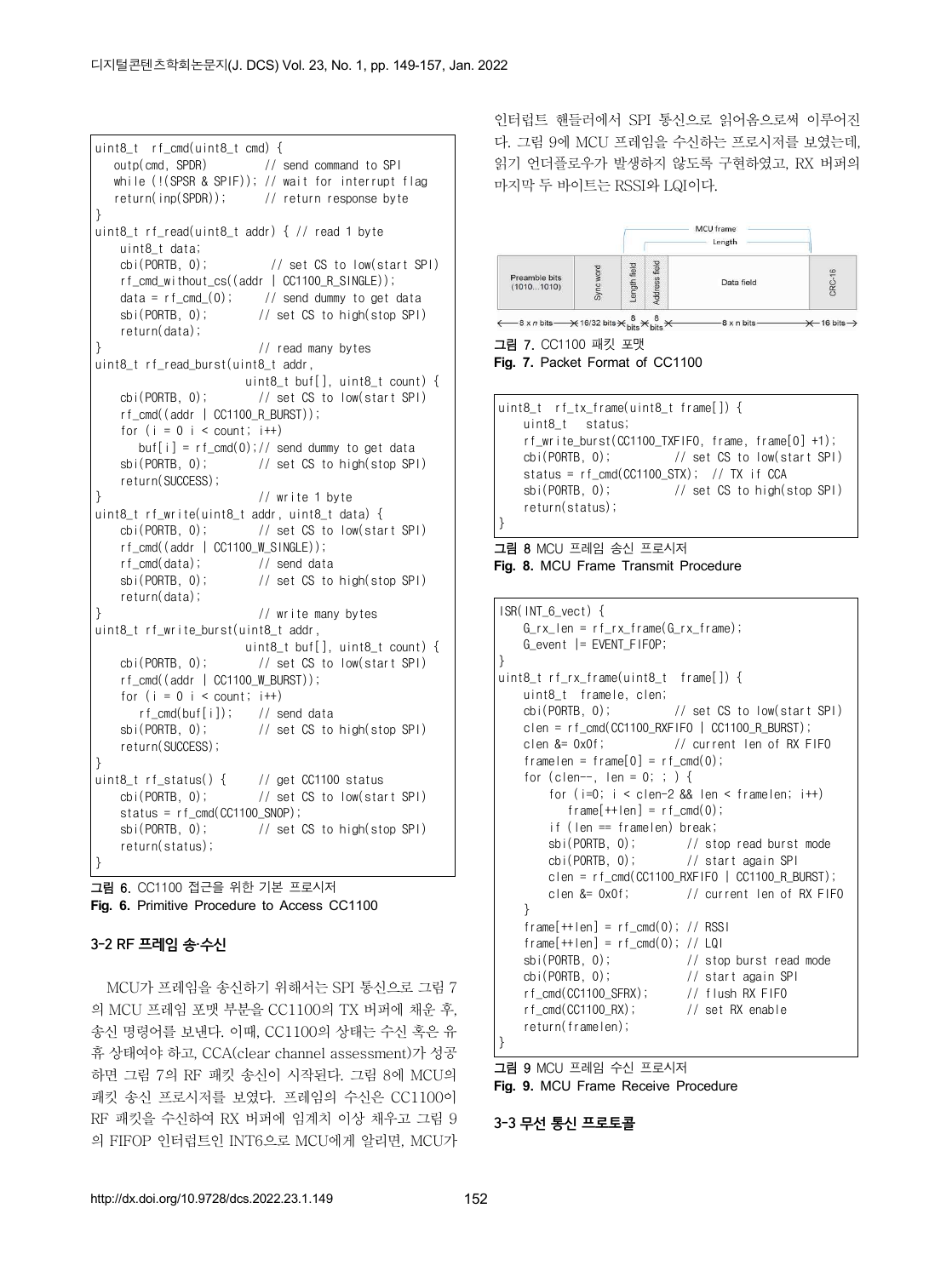일반적인 무선 센서 네트워크 개념은 그림 10과 같이 임의 의 위치에 흩어진 다수의 센서 노드들이 서로 협조하여 센싱 ss 데이터를 싱크 노드 방향으로 전달하도록 한다[14]. 이를 위 한 대표적인 전송 프로토콜인 AODV[15]는 플러딩으로 라우  $S_2$  R|T|C 팅 정보를 얻기 때문에 전송 과정이 느리고 에너지 소모가 크<br>  $S_1$  \\rightarrow Ref Rightarrow New York 과정이 느리고 에너지 소모가 크 다. 그 외에 그림 11의 다양한 링크 토폴로지들을 구성하여 데이터를 전송하는 프로토콜들이 알려져 있다. 그런데, 그림 11의 토폴로지들은 전송 경로가 장거리 선형인 이 연구의 형 태에 적합하지 않다. 따라서 이 연구에서는 [16]-[17]에서 제안된 시분할 기반 선형 토폴로지 개념에 그림 12와 같이 센 서 노드를 id 순서에 따라 일렬로 배치한다는 조건을 부여함 으로써 인위적 선형 토폴로지를 이루는 프로토콜 WLSP (waterfall-styled linear sensor network protocol)을 구 현하여 활용한다. WLSP는 그림 13과 같이 id 순서에 따라 단말 노드부터 폭포수처럼 차례로 자신에게 지정된 활동 시 간에만 깨어나 센싱 및 전달 활동을 하므로 에너지 소모가 적 고 전송 지연이 짧다.



그림 10. 일반적인 무선 센서 네트워크 개념 **Fig. 10.** General Concept of Wireless Sensor Network



그림 11. 무선 센서 네트워크의 전형적인 토폴로지 **Fig. 11.** Typical Topologies of Wireless Sensor Network



그림 12. 무선 센서 네트워크의 선형 토폴로지 **Fig. 12.** Linear Topology of Wireless Sensor Network



#### 1) 타임 유니트

WLSP 센서 노드의 의무 사이클은 그림 13, 그림 14와 같 이 수신(R), 송신(T), 확인(C) 등 크게 세 개의 타임 유니트로 구성된다. 이 중 확인 구간에서는 다음 수신 노드가 정상적으 로 활동하는지를 판단하고 필요한 경우 응답을 포함한다. 이 들 타임 유니트는 그림 14와 같이 준비(ready), 송수신 (rx/tx), 처리(process) 구간으로 세분화되어 시간 오차 및 동기화에 대비한다.

#### 2) 슈퍼 프레임 동기화

두 노드 사이의 슈퍼프레임 동기화는 노드 Sj+1의 송신 패 킷의 첫 부분이 노드 Sj에 도착하는 순간을 기준으로, 남아있 는 슈퍼프레임 잔여기간 sfi'을 타이머에 설정함으로써 이룰 수 있다. RF 전송 시간을 무시한다면 sfi' 값은 명백하게 sfi<br>- t0 의 수식으로 구할 수 있다. CC1100은 그림 7의 패킷 포 맷 중 Sync word의 수신을 시작하는 순간 그림 5의 SFD 인 터럽트인 INT7로 MCU에게 알려 동기화를 가능하게 한다.<br>그림 15에 SFD와 슈퍼프레임 타이머 인터럽트 핸들러 뼈대 를 보였다. 확인 구간까지 마친 센서 노드는 슈퍼프레임 타이 머가 만료될 때까지 절전 상태에서 기다린다.



ISR(INT\_7\_vect) { set sfi\_timer( $sfi - t_0$ ); // set sfi\_timer G\_event |= EVENT\_SFD; } ISR(TIMER3\_OVF\_vect) { G\_event |= EVENT\_SFI; } 그림 15. 동기화를 위한 SFD와 슈퍼프레임 타이머 인터럽트 핸들러

**Fig. 15.** SFD and Super Frame Timer Interrupt Handler for Synchronization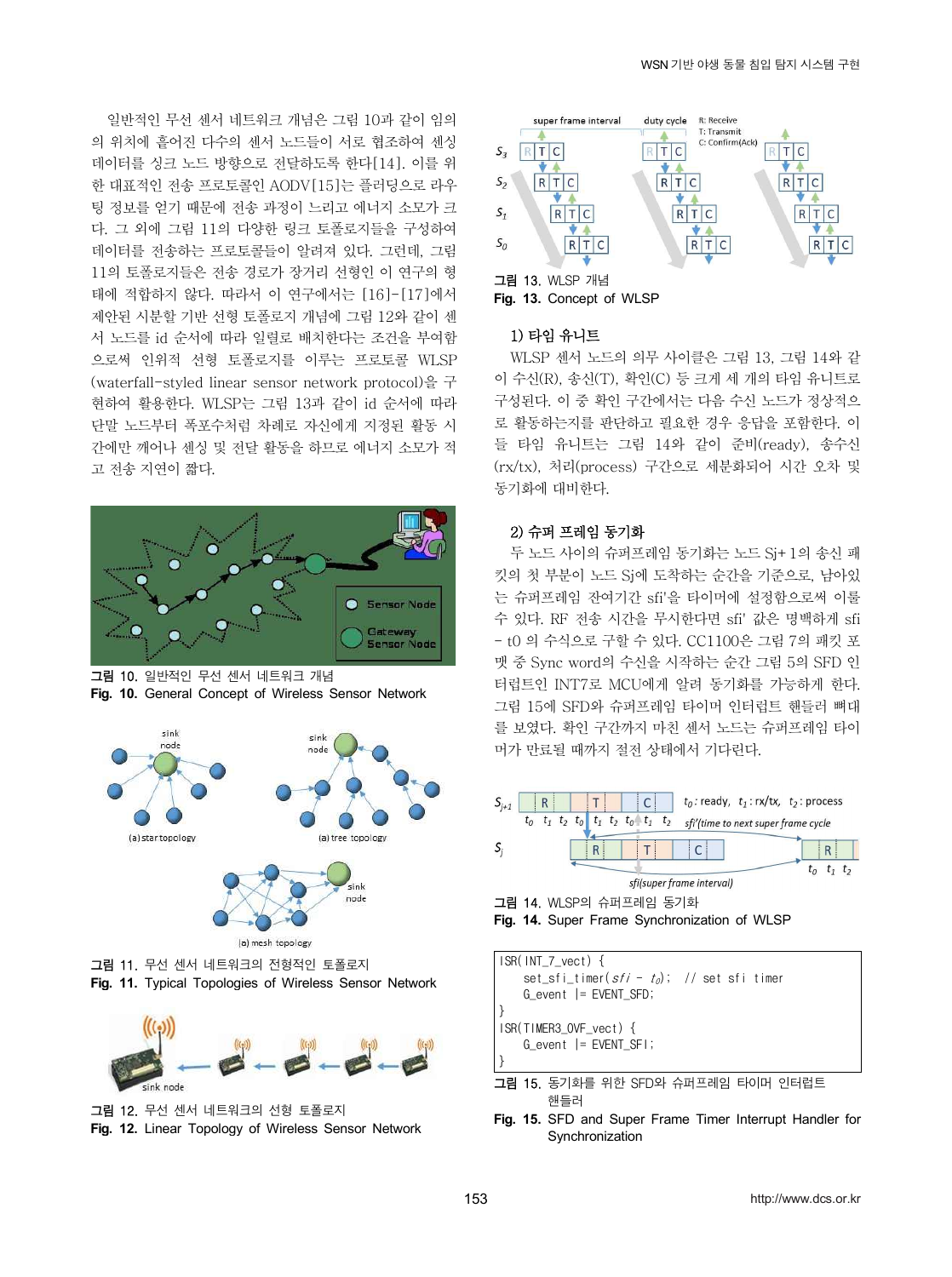#### 3) 노드 참여

WLSP의 네트워크 토폴로지는 아래의 과정을 거쳐 형성된다.

- id 0인 싱크 노드가 슈퍼프레임 주기에 따라 의무 사이클 | sbi(EICRA, ISC00); 의 T 타임 유니트에서 RF 프레임을 송신한다.
- ∘ id 1인 노드가 id 0인 싱크 노드의 RF 송신 프레임을 스 캔하여 자신의 슈퍼프레임 주기를 동기화한 후, 해당 구 간에서 RF 프레임을 송신한다.
- ∘ 그림 14에서 Sj의 다음 노드 Sj+1가 WLSP에 참여하기 위 한 슈퍼프레임 잔여 기간  $sfi''$ 는 C 타임 유니트에서  $S_i$ 의 RF 프레임을 수신하는 순간을 기준으로  $sfi - (t_0 + t_1)$ +  $t_2$  +  $t_0$  +  $t_1$  +  $t_2$  +  $t_0$ )의 식으로 얻을 수 있다.

#### **3-4 침입 탐지 장치**

본 제안 시스템에서는 침입 탐지를 위한 별도의 센서나 장 치를 부착하지 않고, 그림 3과 같이 울타리를 따라 설치한 로 프의 장력에 의해 로프의 이음 부분에서 발생하는 단선을 신 호로 하여 침입을 탐지한다. MCU는 외부에 노출된 INT0 핀 에 대하여 그 입력 값의 변화를 이벤트로 하는 인터럽트를 지 원한다. 원하는 이벤트는 설정을 통해 상승(0->1: rising) 혹 은 하강(1->0: falling) 변화 중 선택할 수 있다. 만약 다른 핀 INT1을 MCU 외부에서 도선으로 루프백시키고, MCU 내 부에서 INT1 핀의 값을 변화시키면 그 변화가 INT0 핀의 입 력으로 전달되어 인터럽트가 발생한다. 반대로 도선이 단절되 어 있다면 인터럽트는 발생하지 않는다. 이 메커니즘을 이용 하여 MCU는 외부 루프백 도선의 단절 여부를 간단하게 체크 할 수 있다. 이를 위한 설정 및 체크 절차는 아래와 같고, 그 구현 프로시저는 그림 17과 같다.

- ∘ INT0 핀은 입력, INT1 핀은 출력으로 설정한다.
- ∘ 그림 16과 같이 INT0와 INT1 핀을 외부에서 연결하여 INT1의 출력을 INT0로 루프백시킨다.
- ∘ INT1 핀의 출력 값을 변화시켜 INT0 인터럽트가 발생 하도록 한다.
- ∘ MCU는 INT1 핀의 출력값에 상승 변화를 준다.
- ◦외부 연결이 정상적인 경우에는 인터럽트가 발생하고,<br>□ 단절되어 있는 경우에는 인터럽트가 발생하지 않는다.
- ∘ 인터럽트 발생 여부에 따라 단절 여부를 판단한다.



**Fig. 16.** Intrusion Detection Mechanism using MCU Pins

```
uint8_t check_fence() {
   sbi(DDRD, 1); cbi(DDRD, 0); // INT1 output,INT0 input
   sbi(EICRA, ISC01); 
                      \frac{1}{2} interrupt at INT0 rising edge
 G_event &= ~EVENT_FENCE;
  cbi(PORTD, 1); sbi(PORTD, 1); // make rising edge
  delay_003us();
  if (G event & EVENT FENCE) return(FENCE OK);
                            return(FENCE_FAIL);
} 
ISR(INT_0_vect) {
  G_event |= EVENT_FENCE;
}
```
그림 17. MCU 침입 탐지 프로시저 **Fig. 17.** Intrusion Detection Procedure of MCU

### **Ⅳ. 제안 시스템 시험 및 평가**

#### **4-1 시험을 위한 통합 알고리즘**

Ⅲ장에서 구현된 주요 프로시저를 통합한 센서 노드 펌웨 어 알고리즘을 그림 18에 보였고, 주요 내용은 아래와 같다.

- ∘ 싱크 노드는 곧바로 슈퍼프레임 주기를 시작하고, 다른 노드들은 부모 노드를 스캔하여 자신의 최초 슈퍼프레임 잔여 시간을 설정한다.
- ∘ 노드들은 슈퍼프레임 주기로 깨어나, 아래의 단계를 진
- R 유니트 타이머를 설정하고, RF를 준비한 후 R 유니 - 트 동안 자식 노드로부터의 RF 패킷 수신을 기다린다.<br>- 패킷 수신 시 SFD 인터럽트와 FIFOP 인터럽트가 시차
- 를 두고 차례로 발생하며, SFD 인터럽트 시점에서 자 신의 슈퍼프레임 잔여 시간을 설정함으로써 시간 동기 를 맞추고, FIFOP 인터럽트에서 RF 패킷을 수신한다.<br>- 수신 패킷이 없는 경우 단말 노드가 된다.<br>- R 유니트 종료 전 이벤트 발생 여부를 체크한다.<br>- R 유니트가 끝나면, T 유니트의 *t<sub>0</sub>* 만큼의 준비 기간을
- 
- 
- 기다린 후 부모 노드에게 RF 패킷을 송신한다.<br>- 비 싱크 노드는 to 를 포함한 T 유니트 전체가 끝나면
- C 유니트 동안 부모 노드에서의 송신 패킷을 엿들어 부모 노드의 정상 작동 여부를 확인한다
- 싱크 노드는 게이트웨이에게 이벤트 여부 및 네트워크 상태를 보고한다.
- ∘ 만약 자식 노드로부터의 패킷 수신에 실패하면 depth를 1 로 설정하여 자신이 단말 노드가 되며, 이후 노드들은 시 차를 두고 차례로 초기 상태로 전환한다. 고장 노드가 복 구되면 해당 노드부터 차례로 네트워크에 다시 참여한다.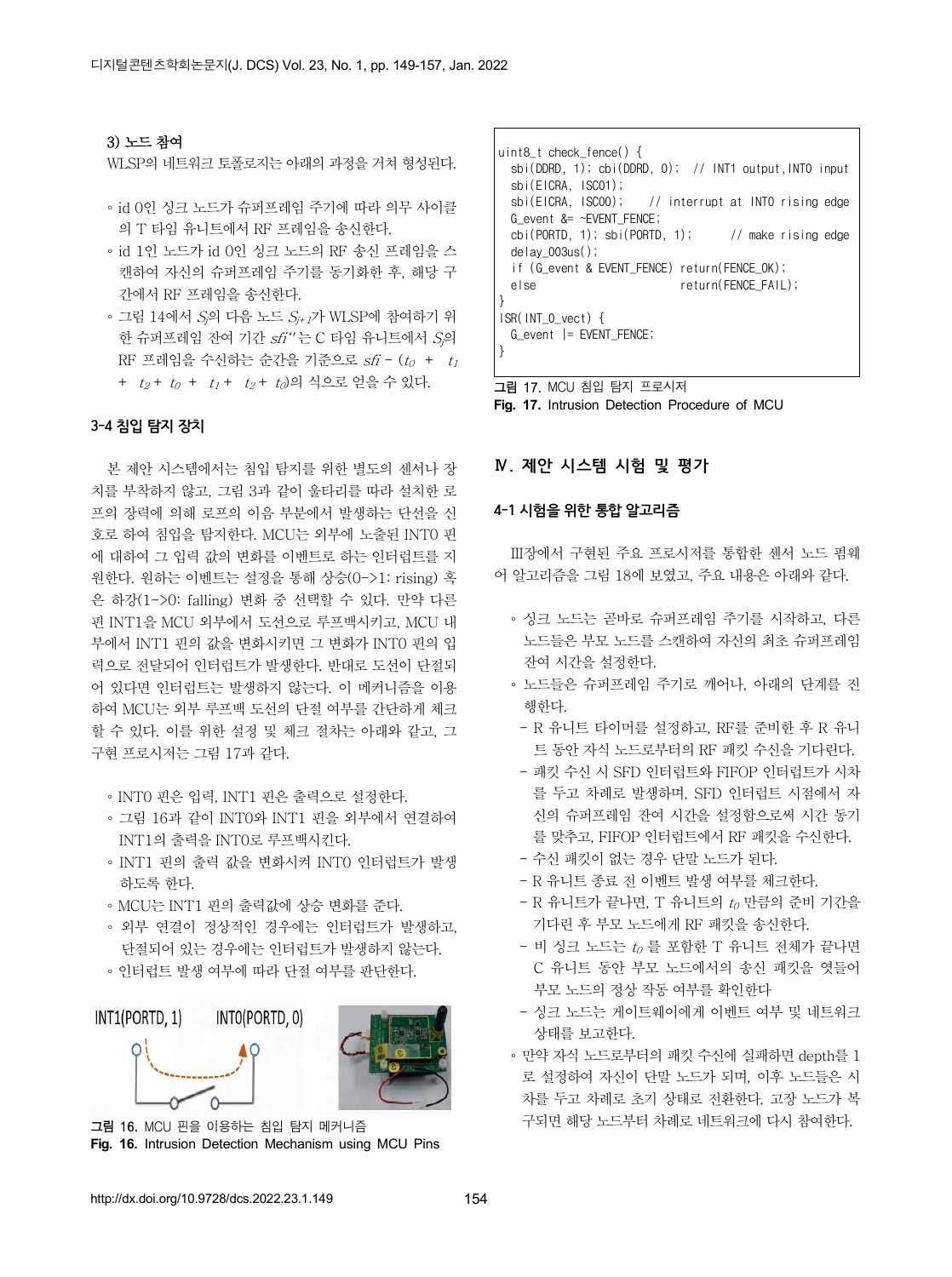| $main() \{$<br>if (lamSinkNode) // $S_0$                                                                            | L                     |
|---------------------------------------------------------------------------------------------------------------------|-----------------------|
| set sfi timer( <i>sfi</i> );                                                                                        |                       |
| // $S_j$ , $j > 0$<br>else {                                                                                        |                       |
| set rf rx mode();<br>while(1) $\{$                                                                                  | (<br>$\sum_{i=1}^{n}$ |
| $G$ event = 0;                                                                                                      |                       |
| while( $\frac{1}{6}$ event & EVENT SFD));<br>set_sfi_timer(sfi'');                                                  | ミー・ノ                  |
| while(!(G_event & EVENT_FIFOP));<br>if (is_frame_of( $S_{i-1}$ , G_rx_frame))<br>break:<br>ł                        | ž                     |
| set_rf_pwr_down();<br>ł                                                                                             | З                     |
| while(1) $\{$                                                                                                       |                       |
| while(!(G_event & EVENT_SFI))<br>$mcu$ sleep();                                                                     |                       |
| set sfi timer( <i>sfi</i> );                                                                                        |                       |
| set_sfp_timer( <i>t0</i> + <i>t1</i> + <i>t2</i> ); // period of R unit                                             |                       |
| while(!(G event & EVENT SFD   EVENT PHASE));                                                                        |                       |
| if (G_event & EVENT_SFD) {                                                                                          |                       |
| set_sfi_timer( <i>sfi'</i> );<br>// time synchronization<br>while(!(G_event & EVENT_FIFOP));                        |                       |
| if (is_frame_of( $S_{i+1}$ , G_rx_frame))                                                                           |                       |
| $depth = depth_of(G_r x_f ram) + 1;$                                                                                |                       |
| else error_restart();                                                                                               |                       |
| } else depth = 1;<br>// terminal node                                                                               |                       |
| $fstat = check fence();$<br>while(!(G_event & EVENT_PHASE)); // end of R unit                                       |                       |
| // period of t0 of T unit<br>set sfp timer( <i>t0</i> );                                                            |                       |
| pack_mcu_frame(fstat, depth, G_rx_frame, G_tx_frame);<br>while(!(G event & EVENT PHASE)); // end of t0              |                       |
| rf tx frame(G tx frame);                                                                                            |                       |
| set_sfp_timer( <i>t1</i> + <i>t2</i> );<br>// period of T unit<br>while(!(G_event & EVENT_PHASE)); // end of T unit |                       |
| if (!lamSinkNode) {                                                                                                 |                       |
| set_sfp_timer( <i>t0</i> + <i>t1</i> + <i>t2</i> ); // period of C unit                                             |                       |
| while(!(G_event & EVENT_PHASE)); // end of C unit                                                                   |                       |
| if (!(G event & EVENT FIFOP)                                                                                        |                       |
| !is_frame_of( $S_{i-1}$ , G_rx_frame) error_restart();<br>ł                                                         |                       |
| else send_report_to_gateway();                                                                                      |                       |
| set_rf_pwr_down();<br>$\mathcal{F}$                                                                                 |                       |
| }                                                                                                                   |                       |

그림 18. MCU 펌웨어 통합 알고리즘 **Fig. 18.** Integrated Algorithm of MCU Firmware

## **4-2 타임 유니트 설정**

이 연구의 시험에서는 최대 RF 패킷 크기 64 바이트, CC1100의 상태 천이 시간, ATmega2560의 처리 속도, XTAL의 오차 한계 등을 고려하여 그림 14의 타임 유니트를 표 2와 같이 설정하였다. 다만, MCU 타이머의 카운터 속도 가 ms 단위와 정확하게 일치하지 않으므로, 표 2에 보인 설 정값과 실제 구현 환경 사이에는 미세한 시간차가 존재한다.

|       |  | <b>표 2.</b> 타임 유니트 설정 |  |  |
|-------|--|-----------------------|--|--|
| _ _ _ |  |                       |  |  |

| <b>Table 2.</b> Configuration of Time Unit |  |
|--------------------------------------------|--|
|--------------------------------------------|--|

| Items | Value |
|-------|-------|
|       | 2.5ms |
|       | 2.5ms |
|       | 3.5ms |
| efi   | 6s    |

| $=$ $\sim$                                                                     |  |                                        |  |  | $ \Box$ $\times$ |
|--------------------------------------------------------------------------------|--|----------------------------------------|--|--|------------------|
| Wed Nov 3 13:52:08 2021: UP ASYN DATI04]                                       |  | 05 0000 : APP_DEPTH_[00] 0b 00 67 49 4 |  |  |                  |
| UP_ASYN_DAT[04] 03 5600 : APP_FENCE_[0a] 06 00                                 |  |                                        |  |  |                  |
| UP_ASYN_DAT[04] 03 5900 : APP_FENCE_[0a] 09 00                                 |  |                                        |  |  |                  |
| Wed Nov 3 13:52:11 2021: UP_ASYN_DAT[04] 05 0000 : APP_DEPTH__[00] 0b 00 68 49 |  |                                        |  |  |                  |
| UP_ASYN_DAT[04] 03 5600 : APP_FENCE_[0a] 06 00                                 |  |                                        |  |  |                  |
| UP_ASYN_DAI[04] 03 5900 : APP_FENCE__[0a] 09 00                                |  |                                        |  |  |                  |
| Wed Nov 3 13:52:14 2021: UP_ASYN_DAT[04] 05 0000 : APP_DEPTH__[00] 0b 00 69 49 |  |                                        |  |  |                  |
| UP_ASYN_DAT[04] 03 5600 : APP_FENCE_[0a] 06 00                                 |  |                                        |  |  |                  |
| UP_ASYN_DAT[04] 03 5900 : APP_FENCE_[0a] 09 00                                 |  |                                        |  |  |                  |
| Wed Nov 3 13:52:17 2021: UP_ASYN_DAT[04] 05 0000 : APP_DEPTH__[00] 0b 00 6a 49 |  |                                        |  |  |                  |
| UP_ASYN_DAT[04] 03 5600 : APP_FENCE_[0a] 06 00                                 |  |                                        |  |  |                  |
| UP_ASYN_DAT[04] 03 5900 : APP_FENCE_[0a] 09 00                                 |  |                                        |  |  |                  |
| Wed Nov 3 13:52:20 2021: UP_ASYN_DAT[04] 05 0000 : APP_DEPTH__[00] 0b 00 6b 49 |  |                                        |  |  |                  |
| UP_ASYN_DAT[04] 03 5600 : APP_FENCE__[0a] 06 00                                |  |                                        |  |  |                  |
| UP_ASYN_DAT[04] 03 5900 : APP_FENCE_[0a] 09 00                                 |  |                                        |  |  |                  |
| Wed Nov 3 13:52:23 2021: UP_ASYN_DAT[04] 05 0000 : APP_DEPTH__[00] 0b 00 6c 49 |  |                                        |  |  |                  |
| UP_ASYN_DATI041 03 5600 : APP_FENCE_I0a1 06 00                                 |  |                                        |  |  |                  |
| UP_ASYN_DAT[04] 03 5900 : APP_FENCE_[0a] 09 00                                 |  |                                        |  |  |                  |
| Wed Nov 3 13:52:26 2021: UP_ASYN_DAT[04] 05 0000 : APP_DEPTH__[00] 0b 00 6d 49 |  |                                        |  |  |                  |
| UP_ASYN_DAT[04] 03 5600 : APP_FENCE_[0a] 06 00                                 |  |                                        |  |  |                  |
| UP_ASYN_DAT[04] 03 5900 : APP_FENCE_[0a] 09 00                                 |  |                                        |  |  |                  |
| Wed Nov 3 13:52:29 2021: UP_ASYN_DAT[04] 05 0000 : APP_DEPTH__[00] 0b 00 6e 49 |  |                                        |  |  |                  |
| UP ASYN DATI041 03 5600 : APP FENCE [0a] 06 00                                 |  |                                        |  |  |                  |
| UP_ASYN_DAT[04] 03 5900 : APP_FENCE_[0a] 09 00                                 |  |                                        |  |  |                  |
| Wed Nov 3 13:52:32 2021: UP_ASYN_DAT[04] 05 0000 : APP_DEPTH_[00] 0b 00 6f 49  |  |                                        |  |  |                  |
| UP ASYN DATI041 03 5600 : APP FENCE [0a] 06 00                                 |  |                                        |  |  |                  |
|                                                                                |  |                                        |  |  | ₹                |

그림 20. 실험실 환경 노드 배치

**Fig. 20.** Node Deployment in Experimental Environment



그림 19. 실험실 환경 노드 배치 Fig. 19 Node Deployment in Experimental Environment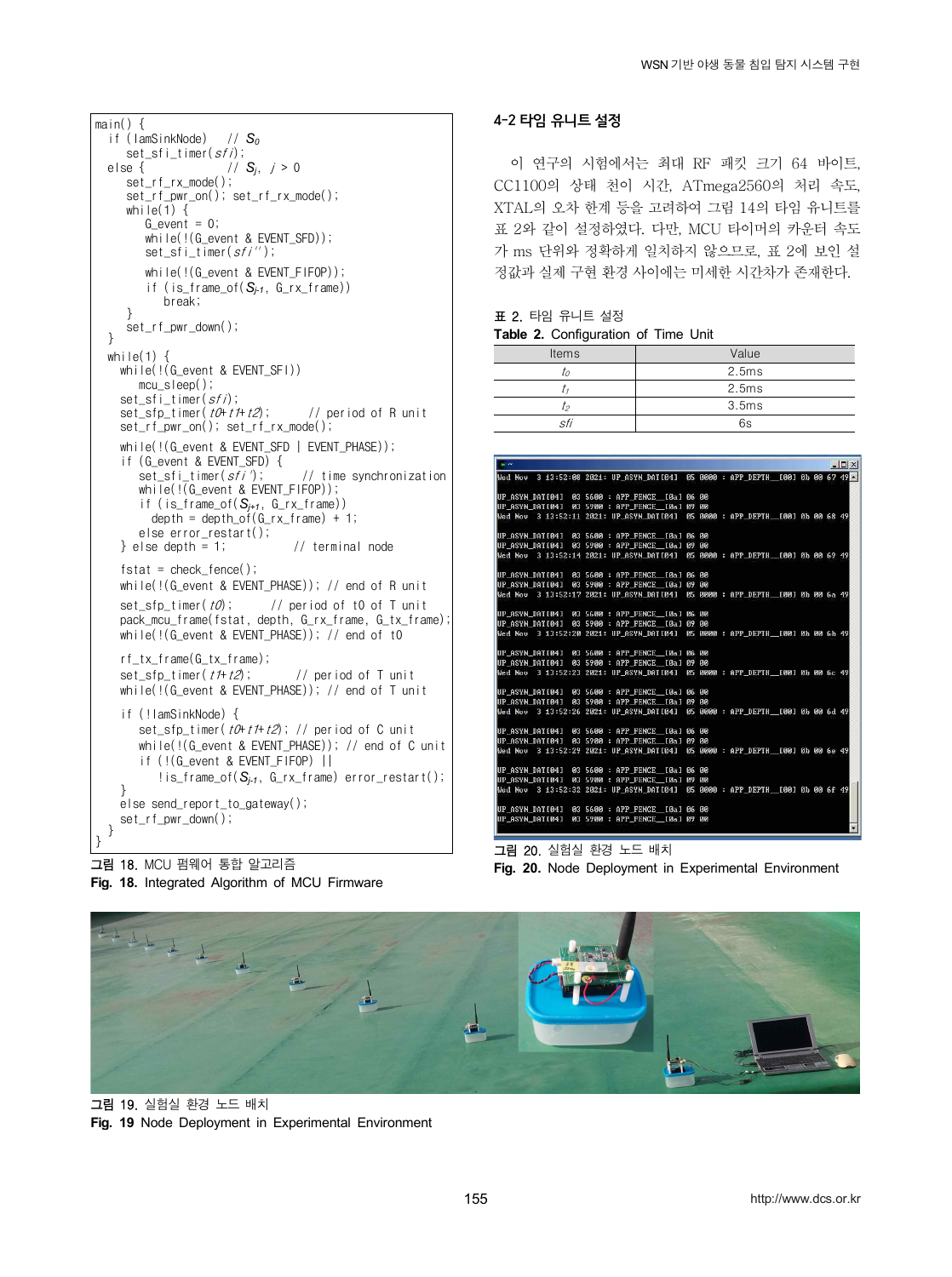

그림 21 필드 환경 노드 배치 **Fig. 21** Node Deployment in Field Environment

#### **4-3 시험 환경 및 결과**

#### 1) 실험실 환경 시험

구현 시스템의 신뢰성 및 기능 시험을 위해, 그림 19와 같이 싱크 노드를 포함하여 총 11개의 센서 노드들을 약 1.5m 간격 으로 콘크리트 건물 옥상에 배치하여 그림 20의 콘솔 화면으로 14일 동안 관찰한 결과 네트워크 오류가 나타나지 않았고, 24 시간마다 4회 실시한 모든 노드에서의 침입 탐지 기능이 정상 적으로 작동하고 있음을 확인하였다. 그림 20은 PC에서 시리 얼 통신을 통해 싱크 노드로부터 전달받은 WLSP의 패킷을 모 니터링하는 콘솔 화면으로, 현재 참여 노드의 수인 DEPTH 11 과 침입 탐지 발생 노드인 FENCE 06, 09를 보이고 있다.

#### 2) 필드 환경 시험

실제 현장 환경에서의 시험을 위해 실험실 환경에서 사용 했던 11개의 센서 노드를 그림 21과 같이 40~50m 간격으로 실제 밭두렁 주변 약 450m에 걸쳐 배치하고 24시간 동안 관 찰하였다. 관찰 결과 네트워크 오류가 나타나지 않았고, 시험 시작과 종료 시점에 실시한 모든 노드에서의 침입 탐지 실험 에서 정확한 탐지 기능을 보였다.

#### **Ⅴ. 결론 및 향후 계획**

농업의 기계화 및 자동화를 위한 제반 장치에 요구되는 최 우선 요건은 설치와 운영이 용이해야 하고, 다음으로 비용이 크지 않아야 한다. 아무리 높은 수준의 최신 기술이 적용된 시스템이라 하더라도 설치 및 운영 과정에 고도의 전문가 개 입이 필요하다면 그 활용은 제한적일 수밖에 없다. 이 연구에 서는 구매 후 농민 스스로 설치와 운영이 가능할 정도로 간단 한 WSN 기반 야생동물 침입 탐지 시스템을 구현하여 그 가 능성을 검증하였다. 이번 연구에서는 침입 탐지 목적의 단방 향 선형 WSN 프로토콜을 구현하였으나, 이후 연구에서는 상·하 양방향 통신을 번갈아 수행하는 양방향 WSN 프로토콜

을 구현하여 필요시 마이크 등 야생동물 퇴치 장치를 제어할 수 있는 시스템으로 확장할 예정이다.

## **참고문헌**

- [1] S. H. Park, M. K. Kim, Y. C. Youn, "A Study on Mitigation and Adaptation Strategy to Wildlife Damage in Forest-dependent Rural Communities," *Journal of Environmental Policy and Administration Society*, Vol. 27, No. 2, pp. 11-37, June 2019. http://dx.doi.org/10.15301/ jepa.2019.27.2.11
- [2] S. H. Park, Y. C. Youn, "Estimating Economic Loss due to Wildlife Damage to Agriculture and Forestry Production Near Protected Areas: Case of Mountain Villages in Gurye-gun, Korea," *Journal of Korean Society of Forest Science,* Vol. 108, No. 4, pp. 618-627, 2019. https://doi.org/ 10.14578/jkfs.2019.108.4.618
- [3] S. M. Lee, E. J. Lee, H. B. Park, C. W. Seo, "Factors affecting Crop Damage by the Wild Boar (Sus scrofa): A case study in Geochang County, Gyeongnam Province, Korea," *Korean Society of Environment and Ecology,* Vol. 32, No. 2, pp. 140-146, April 2018. https://doi.org/10.13047/ KJEE.2018.32.2.140
- [4] Y. S. Jo, C. Gortazar, *African swine fever in wild boar, South Korea, 2019,* Wiley Online Library, Wiley, 2020 [Internet]. Available: https://onlinelibrary.wiley.com/doi/ full/10.1111/ tbed.13532.
- [5] Maeil Business News Korea, *On the signs of the spread of ASF*… *Government uses Drones to search for wild boar*, 29 July 2021 [Internet]. Available: https://www.mk.co.kr/news/ economy/view/2021/07/732962/.
- Yolo-Based System for Prevention of Wildlife Damage,"